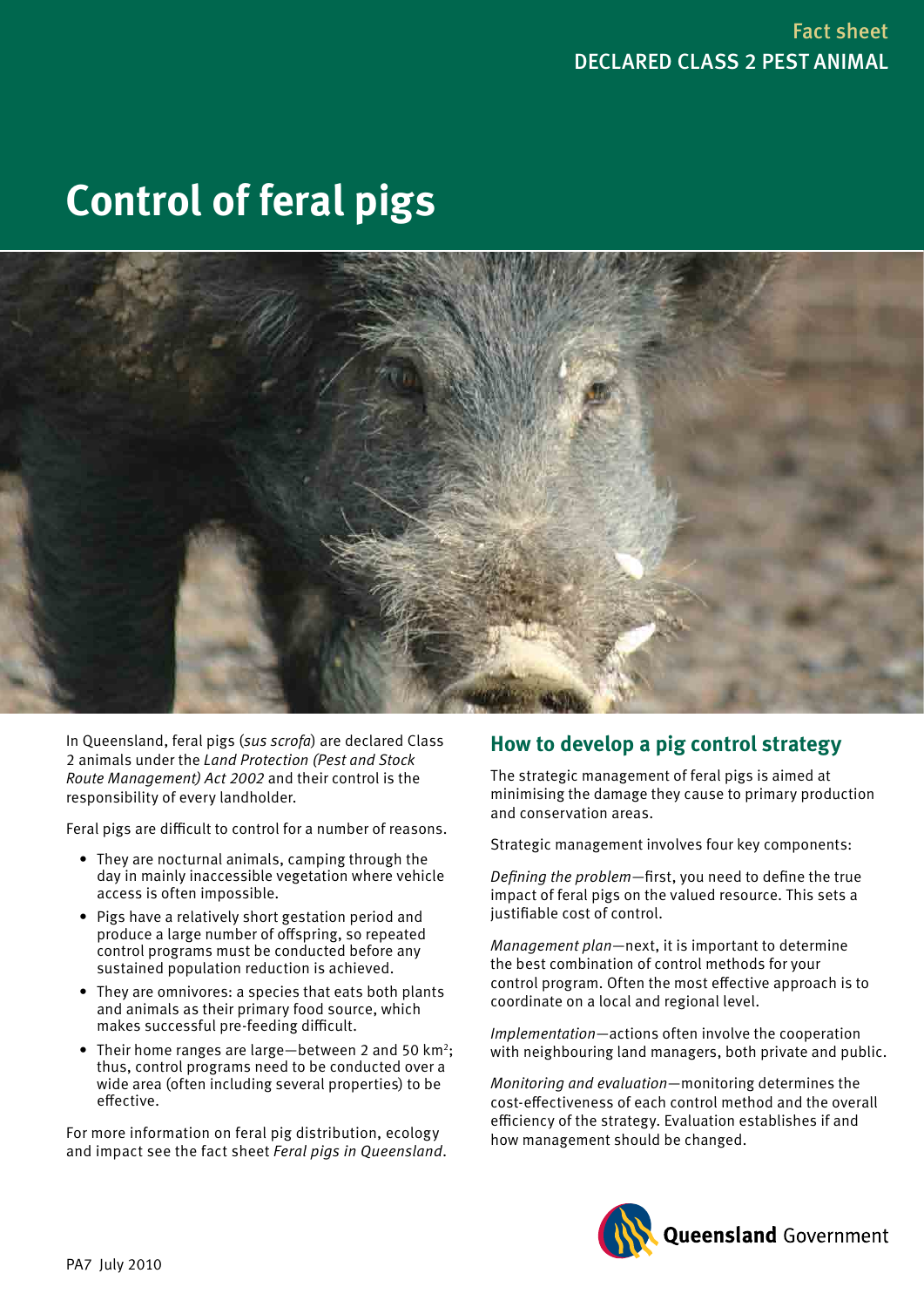# **Trapping**

Trapping is an important technique that is most useful in populated areas, on smaller properties (<5000 ha), and where there are low pig numbers. Trapping can be useful in 'mopping up' survivors from poisoning programs. It is most successful when food resources are limited.

Trigger mechanisms for pig traps can be made pig- specific and therefore pose little danger to other wild or domestic animals.

## **Advantages**

- This is the safest form of control and can be safely undertaken on closely populated areas.
- • Flexible and can be incorporated into routine property activities, making economical use of labour and materials.
- Carcases can be safely disposed of.
- Traps can be moved and re-used; good trapping makes use of opportunities as they arise.
- Cost of traps can be offset by selling trapped pigs.
- Normal pig behaviour is not altered, which allows a greater number of the total population in an area to be removed.
- More humane to pigs and non-target species.

## **Disadvantages**

- Can be time consuming and expensive to construct and maintain.
- Must be checked regularly.
- • Not practical for large-scale control.
- Some pigs are trap shy.

## **Tips**

- Stop all activities that will disturb normal feeding (i.e. do not undertake any shooting or dogging).
- Free feeding prior to activating traps is an essential part of successful trapping.
- Feeding sites should be placed where feral pigs are active (i.e. water points, holes in fences, areas containing old carcasses on which pigs have been feeding).
- Bait for traps must be food that pigs usually eat in that area. Pigs feeding on one crop (e.g. sugarcane) will often not take to alternative foods. However, new baits are sometimes attractive (e.g. fermented grains).
- The trap can be built around the feeding site, with feeding within the trap undertaken for several nights before it is set.
- Set the trap every night and check each day. If the trap cannot be checked daily then shade and water must be provided.
- Continue to trap until no more pigs are caught. A change of bait can be tried. Again, feed for one or two nights before re-setting the trap.
- Traps may be left permanently in locations used by pigs and can be pre-baited and activated when fresh signs of pigs appear.
- If the trap is to be moved, start feeding at the new site before re-locating the trap.

## **Design**

There are several trap designs but all are principally an enclosed area with one-way gates (see Figure 1).

The main area of the trap can be any shape and be made from materials on the property. The best material is steel mesh with a grid  $100 \times 100$  mm, with a minimum height of at least 1.5 m. Star pickets need to be placed no more than 1.5 m apart and imbedded far enough to ensure that adult pigs cannot push them over or lift them up out of the ground.

## **Alternative trap entrances**

#### **Funnel entrance**

Formed by the two ends of the mesh forming a funnel, the ends are tied together at the top with wire or rope. The pig moves through the funnel forcing the bottom of the mesh ends apart and once it is in the trap the ends spring back together (see Figure 2).



#### **Figure 1. Alternative entrances**

#### **Tripped gate entrance**

A side-hinged gate is pulled shut by springs and is held open by many systems that can be triggered to allow the gate to swing shut. Often trip wires are used, but many other systems have been tried. Most of these systems are not selective for feral pigs and can be triggered by any animal attracted to the bait. Once triggered the trap is no longer effective in trapping pigs.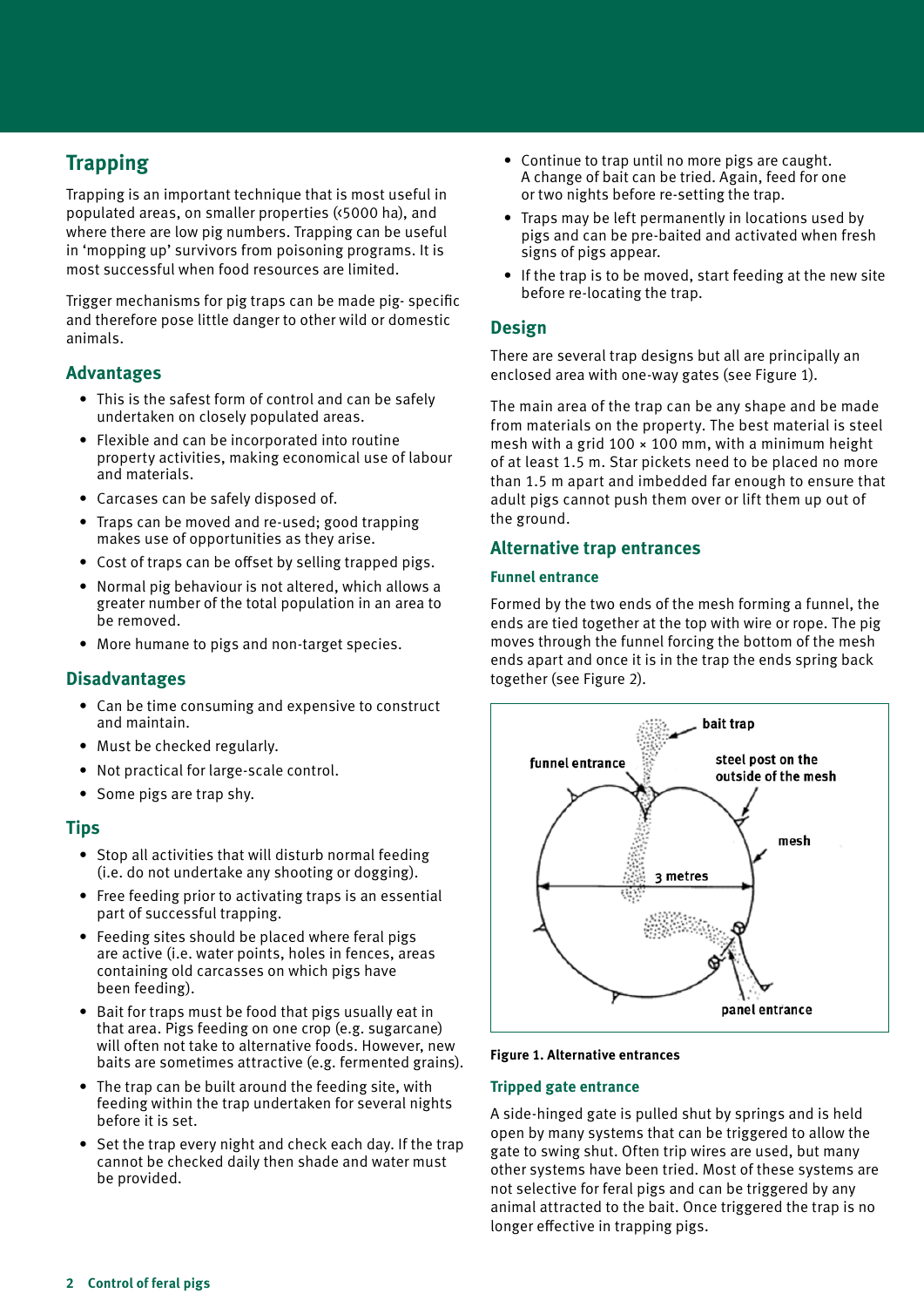

**Figure 2. Silo trap with funnel entrance (14 m of silo mesh diameter about 4.5 m**

#### **Pig-specific trigger**

By far the simplest and most effective trigger system has the gate held open by a bar (often a branch or piece of wood) which is hooked over the wire on the gate and on the side panel (see Figure 3).

Pigs rooting for feed in the trap lift the bar allowing the gate to swing shut. The specific feeding habit of pigs insures they are the only animals that lift the trigger bar.

The gate may be latched to prevent pigs from opening the door once triggered. However, this will prevent more pigs pushing their way in to join those inside.



**Figure 3a. Pig-specific trigger**



**Figure 3b. Close up of pig-specific trigger**

## **Poisoning**

Poisoning is the most effective control method available that can quickly reduce a pig population.

Sodium fluoroacetate (1080) is recommended, but can only be supplied through persons authorised under the Health Act. Your local land protection officer or your local government office should be able to assist you.

Phosphorus-based poisons are available, but are not recommended as they are inhumane, less effective than 1080, and can result in poisoning of non-target species.

Pre-feeding is the most important step in poisoning operations. Free feeding with non-poisoned bait should be performed for several days prior to laying poisoned baits.

By selecting bait wisely, landholders can be speciesselective in their poisoning program and avoid many of the unintentional effects of secondary poisoning.

Bait material such as fermented grains are very attractive to pigs but not to other animals, while it is a good idea to establish a free feeding routine so that pigs are the only animals feeding—they keep other non-targets away from the feeding site. Note that feral pigs are one of the few animals that will dig up bait.

# **Shooting and the use of dogs**

Shooting pigs by helicopter is effective in inaccessible areas where pigs exist in reasonable numbers and are observable from the air.

The weapons recommended are shotguns with 'buckshot' (SG) cartridges and high-powered .308 rifles with a bullet weight in excess of 150 grains, preferably hollow point or soft point projectiles.

Ground shooting is not effective in reducing the pig population unless intense shooting is undertaken on a small, isolated and accessible population of pigs.